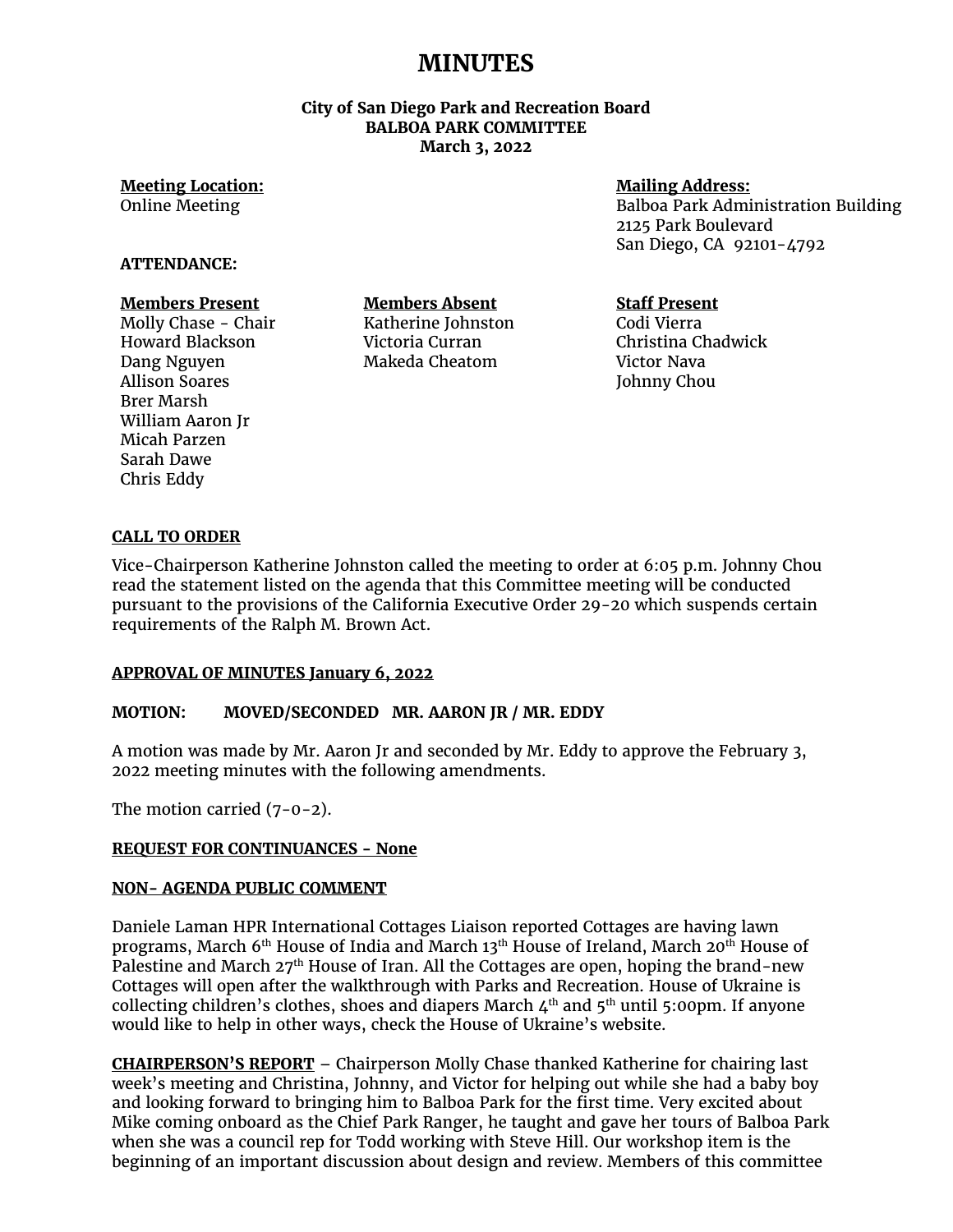and the public have been working hard for quite some time. Hopes that this starts the conversation that will bring multiple items and eventually action items that this committee will see that will have lasting impacts.

## **STAFF REPORT –**

City Council Third District – Codi Vierra reported as mentioned last month budget priorities submitted, and community conversation tour coming up, several have been scheduled so far and you can sign up virtually right now and the are broken down by neighborhood but you can attend any of them. Focusing on Balboa Park and the Bankers Hill at the Saturday, April  $23<sup>rd</sup>$  at 10:00am conversation. Sign up for the District 3 newsletter, they are sent out at the end of the month. Council recently passed the vending ordinance, Council Whitburn wanted to thank District 3 and elsewhere that called in and sent emails regarding needing regulation of vending within Balboa Park. It does prohibit sidewalk vending in certain areas of the park as well as during the summer moratorium. There's going to be an annual review to see if any further additions are needed and looking forward to seeing this come to fruition.

District Manager – Johnny Chou reported, San Diego Civic Dance Collage had three very successful weekends in February. The performances were both livestreamed and in person.

Question by Brer Marsh – Information on the Park Boulevard Bikeway Project?

Answered by Christina Chadwick – Currently the proposal is in the custody of Transportation Department, so as mentioned last month they are continuing to review the designs and when they are ready for public display the we will present them to this committee.

District Manager – Victor Nava reported, we are excited to hear the announcement of Michael Ruiz as the Chief Park Ranger and additional funding for an additional security guard for the Central Mesa.

**BALBOA PARK NON-PROFIT PARTNER UPDATES** (Time allotted to each speaker is determined by the Chair; however, comments are limited to no more than three (3) minutes)

Forever Balboa Park – Jackie Higgins reported that there was a big announcement yesterday, Dr. Elizabeth Babcock will be joining us April  $4<sup>th</sup>$  as the first president and CEO of Forever Balboa Park. After an inclusive interview process and candidate review Dr. Babcock was selected and approved by the Board of Trustees. Very excited to have her begin her new role at the beginning of April of 2022. Dr. Babcock joins us from The California Academy of Sciences in San Francisco. Where she served as the Chief of Public Engagement Officer and the Roberts Wilson's Dean of Education for more the ten years. Congratulations to Michael Ruiz for his new position and excited to work with him in his new capacity. Moving forward with some bids for the construction restoration and fire suppression system for the historic Carousel which is celebrating its hundredth anniversary in Balboa Park. Continuing to collaborate with the City on phase one and phase two of the Botanical Building and Garden Projects. Volunteers continue to support the City and Parks and Recreation in various ways, a large group of volunteers planted 10 trees on the west mesa around the redwood bridge club. We continue to look for opportunities for volunteers to support and expand upon the work that we do in Balboa Park.

Balboa Park Cultural Partnership – Peter Comiskey report two items the Cultural Partnership's work to develop a community-driven experience plan for the common spaces of the cultural district is reaching the milestone of selecting a project vendor. After more than a year collaborating with stakeholders and community members, the Balboa Park District Community Advisory Board and Taskforces have made a selection and are starting the contracting process. Second, we are in budget season. I would ask those listening and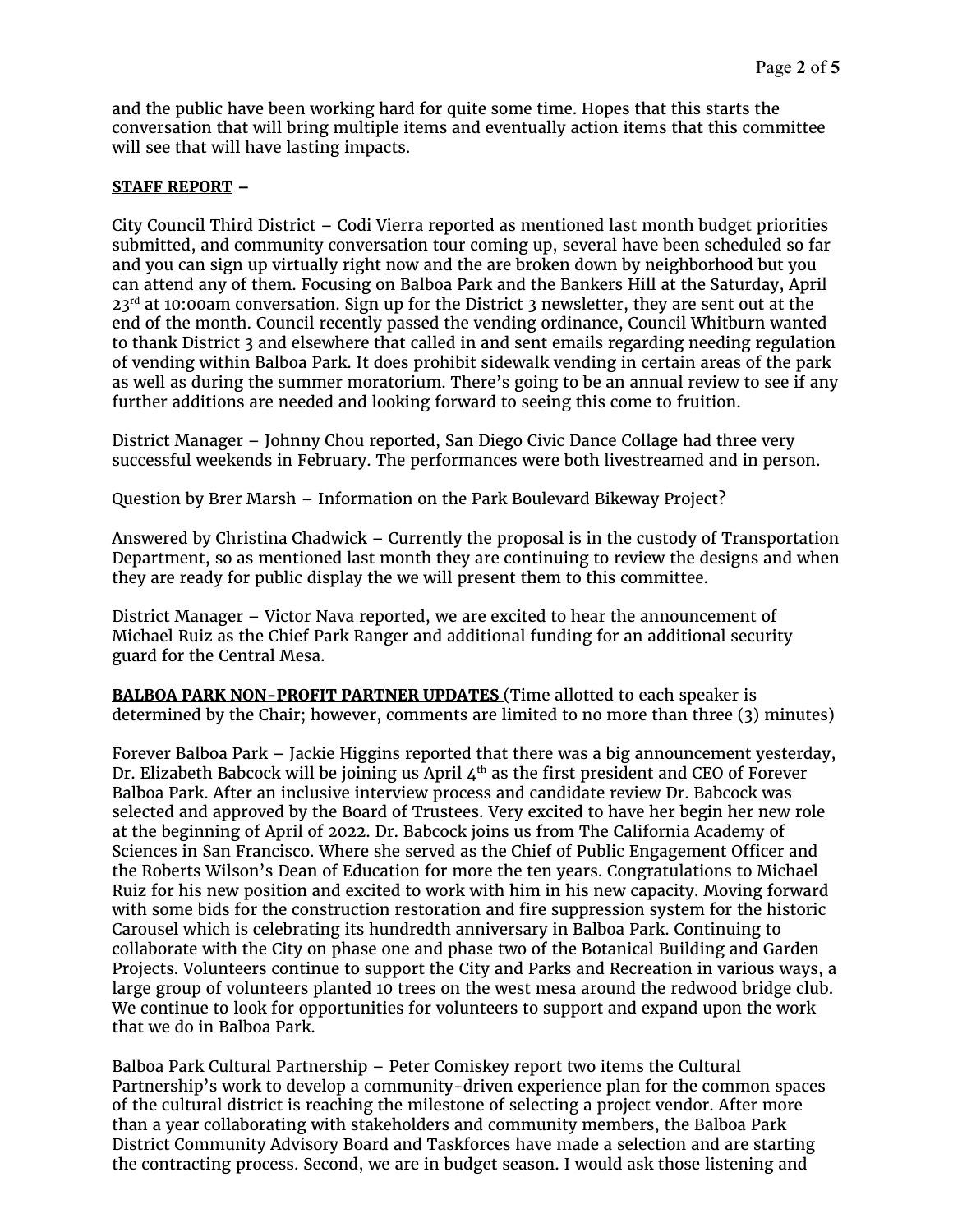members of the committee to join in our advocacy efforts around the following topics. Funding for the Commission for Arts and Culture. Each year we must fight for essential funding for baseline operations for the city's core Arts and Culture programs - developed and delivered by over 100 non-profit partners including all of the cultural organizations in the park. We are advocating for the devastating cuts to Arts and Culture be reversed and the funding return to the pre-pandemic level of \$14.3 million. Safety and Security: Recent issues in the park, highlighted by the elevated arson activities, show that an additional and meaningful security presence is highly necessary for the Central Mesa for every night - 7 days per week. With the passing of the Street Vending ordinance, the park will have a disproportionately high education and enforcement requirement. This will fall on to Park Rangers. We will need an increased presence for park rangers, with a dedicated function for vending management, for at least the next twelve months. Services for those who are unsheltered. We all seek an empathic approach to assisting the unsheltered individuals in the Park. The numbers of unsheltered people in the park is growing and must be addressed with dedicated support, such as a homeless outreach team, allocated to the central mesa.

Balboa Park Online Collaborative – No report.

Committee of 100 – No report.

Save Starlight – No report.

#### **ACTION ITEMS**

**Consent** 

**101. None**

**Adoption**

**201. None**

**Special Events**

**301. None**

**WORKSHOP ITEMS (**No action taken; subject discussed by the committee and staff.)

**401. None**

#### **INFORMATION ITEMS**

**501. Design Review Exploratory Committee** Presenter: Mike Stepner, Exploratory Committee Chair, Committee of 100

Committee Comment: Mr. Blackson, Mr. Marsh, Mrs. Chadwick and Mr. Parzen

• Mr. Blackson, we have been working on this for a while and appreciate Mike for coming here and presenting. Very professional and always wonderful and has been such a great mentor and appreciate what you have given to San Diego and design profession. I can support this in anyway, yes, I will. Mr. Marsh is a mid-century modernist and Balboa Park is actually a classical San Diego architectural expression that expresses the best of San Diego, so I'm curious the hear what Mr. Marsh says because I love design and love Balboa Park and thankful to be here. Was kidding about Mr. Marsh about mid-century pro tendencies because all architecture and better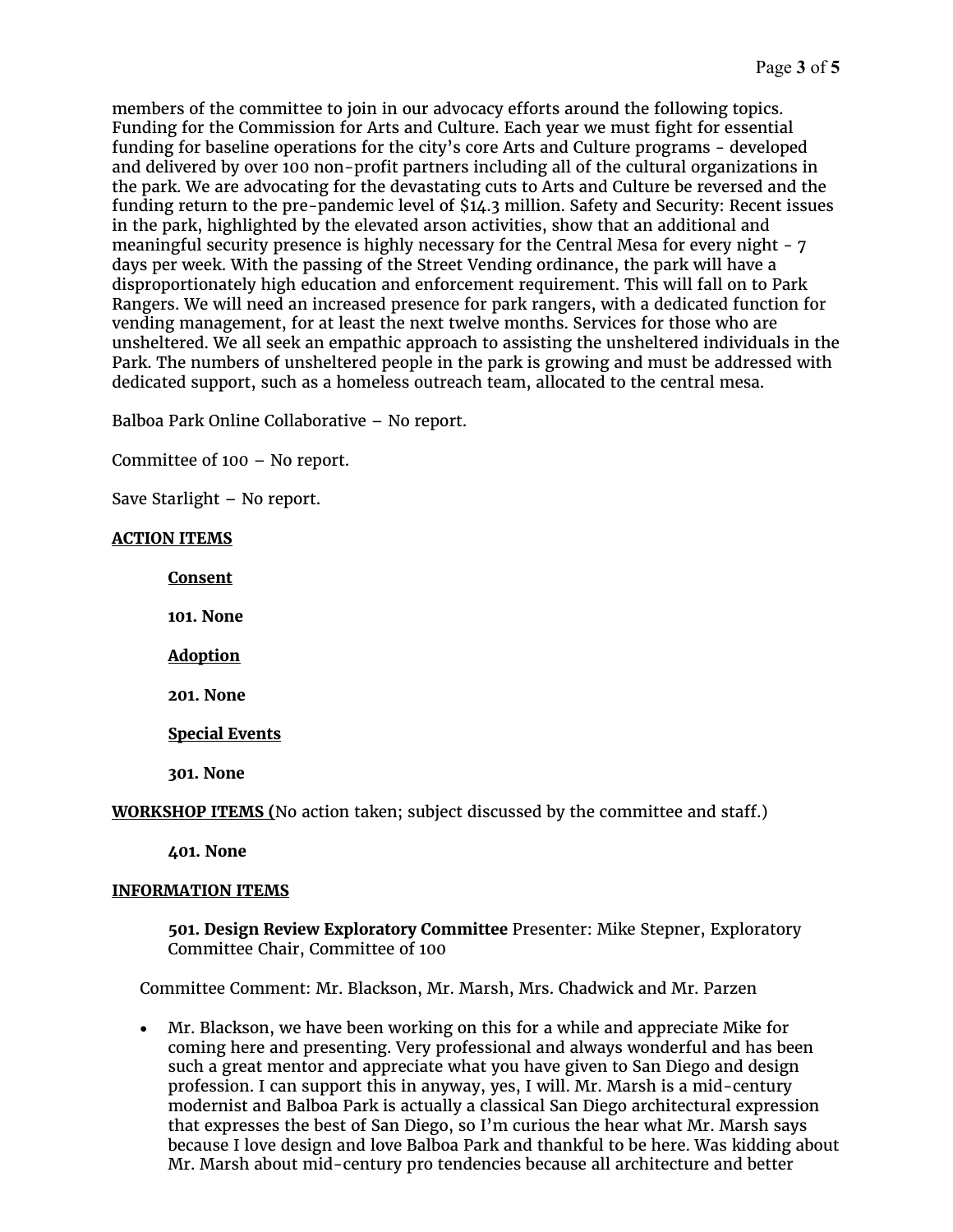design is good for San Diego, it's good for our citizens, good for our visitors, good for making people feel connected, good for society. It's not an extra additive cost to San Diegans, it's an extra added value that we can do as a volunteer group. Thank you, Mike Stepner. I don't want this to go without being mentioned, part of the root of this is for the bathrooms issue. Where there's too much money too much time and not enough bang for our buck. We think that this design review process will help us with those types of issues into the future. As we move into the next generation of Balboa Park leadership.

- Mr. Marsh, thanks Mike, looking forward to this, architecture is a team sport. Having the opportunity to not only participate in the development of projects but also to hear the comments of your peers even when they're classists. I think makes all projects better, you can walk around the park and you can see many different architectural styles represented from the Timken Museum to the building of the Panama 66, which was designed by Bob Mosher. To the Palisades where you have some unusual streamline modern architecture. The Park itself is actually quite eclectic. You need more than one perspective to try and make sure the right things get built. There are so many good people that want to participate that providing a platform for them or a forum, I think can only be for good. Questions or curious have the public would participate in this or how other members, design professionals would be selected in addition to people from the Balboa Park committee. How that committee would actually function.
- Mrs. Chadwick, thank Mike Stepner and all of the participates for the working group for all of the work that you have done recently over that past year to develop this proposal. First, wanted to make clear that that this Balboa Park committee is not a technically a community planning group. To the extent that it's referenced in the slides that's inaccurate. If it was considered a Community Planning Group there would be other council policies that would apply to the governance of what we're trying to create here. Wanted to make sure that's clear for the record. Referring to Mr. Marsh question on how individuals from the community would be recruited or could participate, we will get into more specifics in April. The subcommittee would be subject to brown act requirements would meet which would mean that all of the meetings would be publicly available to anybody that wanted to participate or observe discussions that would be brought before the subcommittee. Specific to people participating actually as members of the committee it would only be available to those that are sitting on the Balboa Park Committee exclusively, appointed to the committee that would have a formal participatory role.
- Mr. Parzen thanked Mike for the presentation and all of the work that you have put into it. I know you had a lot of meetings and a lot of perspectives we really appreciate bringing in Jim and Bill from the partnership. I think we all agree that design is critically important. It's also clear that design is subjective in many levels. Encourage as you move forward that you do bring on a very diverse set of perspectives as Brer mentioned in particular bringing on younger people who may see sort of the future of the park very differently from those of us who have been here for a long time and are in a different generation. As I understand it a subcommittee would be advisory to the committee which is advisory. Correct? Yes. Are you open to a beta test period? I know you had suggested a change in the bylaws creating a full-fledged subcommittee. It may make sense to start as a beta test period and create a committee to the extent that's allowed by our existing bylaws. Give it a trial run for a year and see how it goes see what kind of issues come up and if it is all going according to plan and accomplishing the objectives. Then go for a bylaws overhaul. Is that something you would consider?